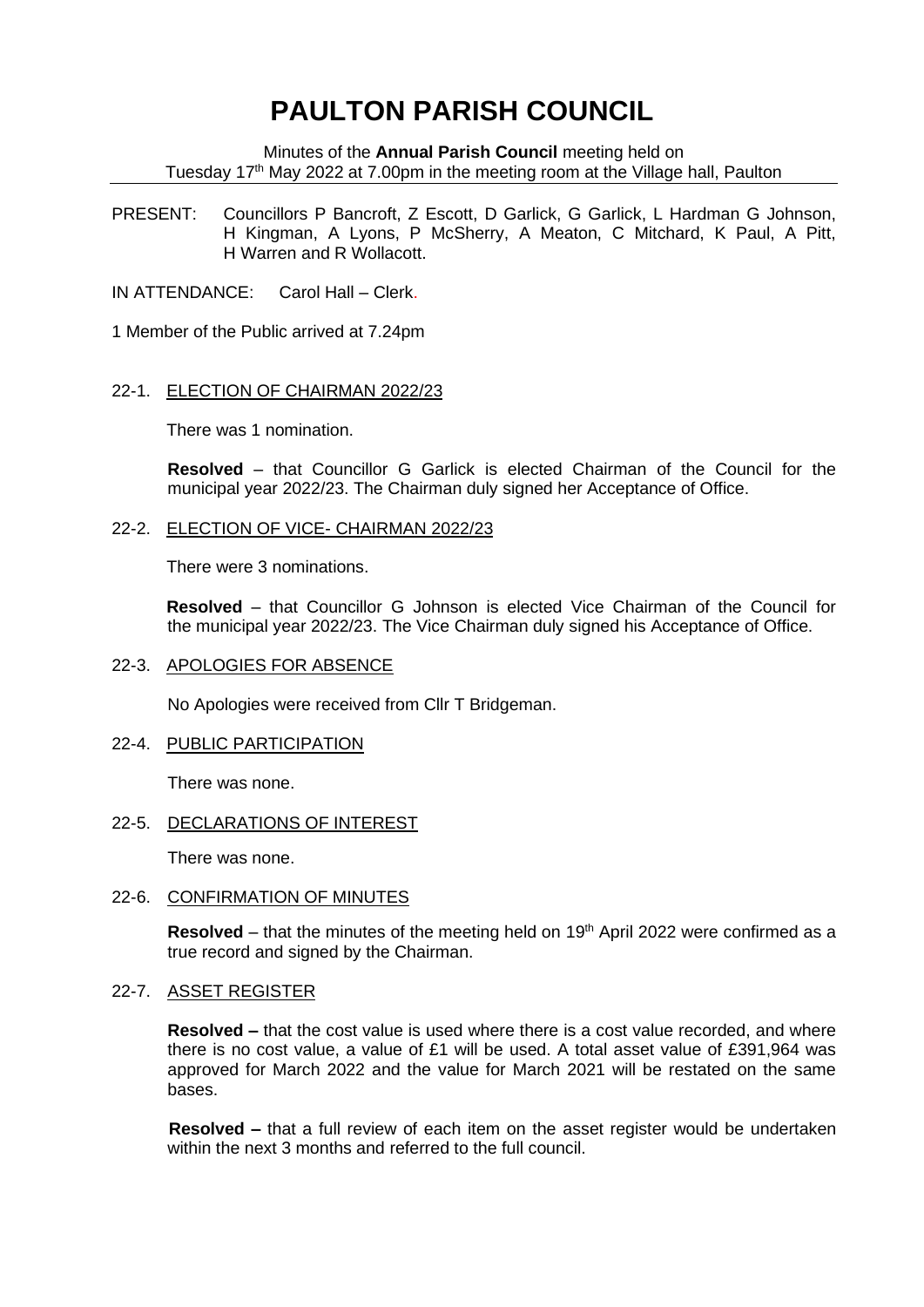# 22-8. FINAL INTERNAL AUDIT REVIEW

The final internal audit report was received and noted.

# 21-9. ANNUAL RETURN 2021/2022 – ANNUAL GOVERNANCE STATEMENT

**Resolved** – that the Annual Governance Statement (section 1 on the Annual Return) was approved.

## 21-10. ANNUAL RETURN 2021/2022 – ACCOUNTING STATEMENTS

**Resolved** – that the Accounting Statements (section 2 on the Annual Return) were approved.

#### 21-11. APPOINTMENT OF MEMBERS TO COMMITTEES AND WORKING PARTIES

**Resolved** – that the appointment of members to Committees for 2022/23 is approved as follows:

| <b>Committees 2022/2023</b> |                      |
|-----------------------------|----------------------|
| Events (9)                  | Zoe Escott           |
|                             | Liz Hardman          |
|                             | Helen Kingman        |
|                             | Anne Lyons           |
|                             | Cyril Mitchard       |
|                             | Adam Pitt            |
|                             | Hugh Warren          |
|                             | Vacancy              |
|                             | Vacancy              |
| Parks and Amenities (9)     | Terry Bridgeman      |
|                             | <b>Gail Garlick</b>  |
|                             | Grant Johnson        |
|                             | Anne Lyons           |
|                             | Patricia McSherry    |
|                             | Arthur Meaton        |
|                             | Cyril Mitchard       |
|                             | Hugh Warren          |
|                             | Vacancy              |
| Planning & Highways (9)     | Paul Bancroft        |
|                             | Terry Bridgeman      |
|                             | Zoe Escott           |
|                             | Liz Hardman          |
|                             | Grant Johnson        |
|                             | Kayleigh Paul        |
|                             | Hugh Warren          |
|                             | Rosie Wollacott      |
|                             | Vacancy              |
| Paulton Hub Management      | Terry Bridgeman      |
| (9)                         | Gail Garlick         |
|                             | Liz Hardman          |
|                             | Anne Lyons           |
|                             | Arthur Meaton        |
|                             | Patricia McSherry    |
|                             | Hugh Warren          |
|                             | Vacancy              |
|                             | Vacancy              |
| Staffing (5)                | <b>Paul Bancroft</b> |
|                             | <b>Gail Garlick</b>  |
|                             | Grant Johnson        |
|                             | Anne Lyons           |
|                             | Patricia McSherry    |
|                             |                      |

# 21-12. APPOINTMENT OF REPRESENTATIVES TO OUTSIDE BODIES AND PARTNERSHIP GROUPS 2022/2023

**Resolved** – that the following Parish Councillors are appointed to the outside bodies: